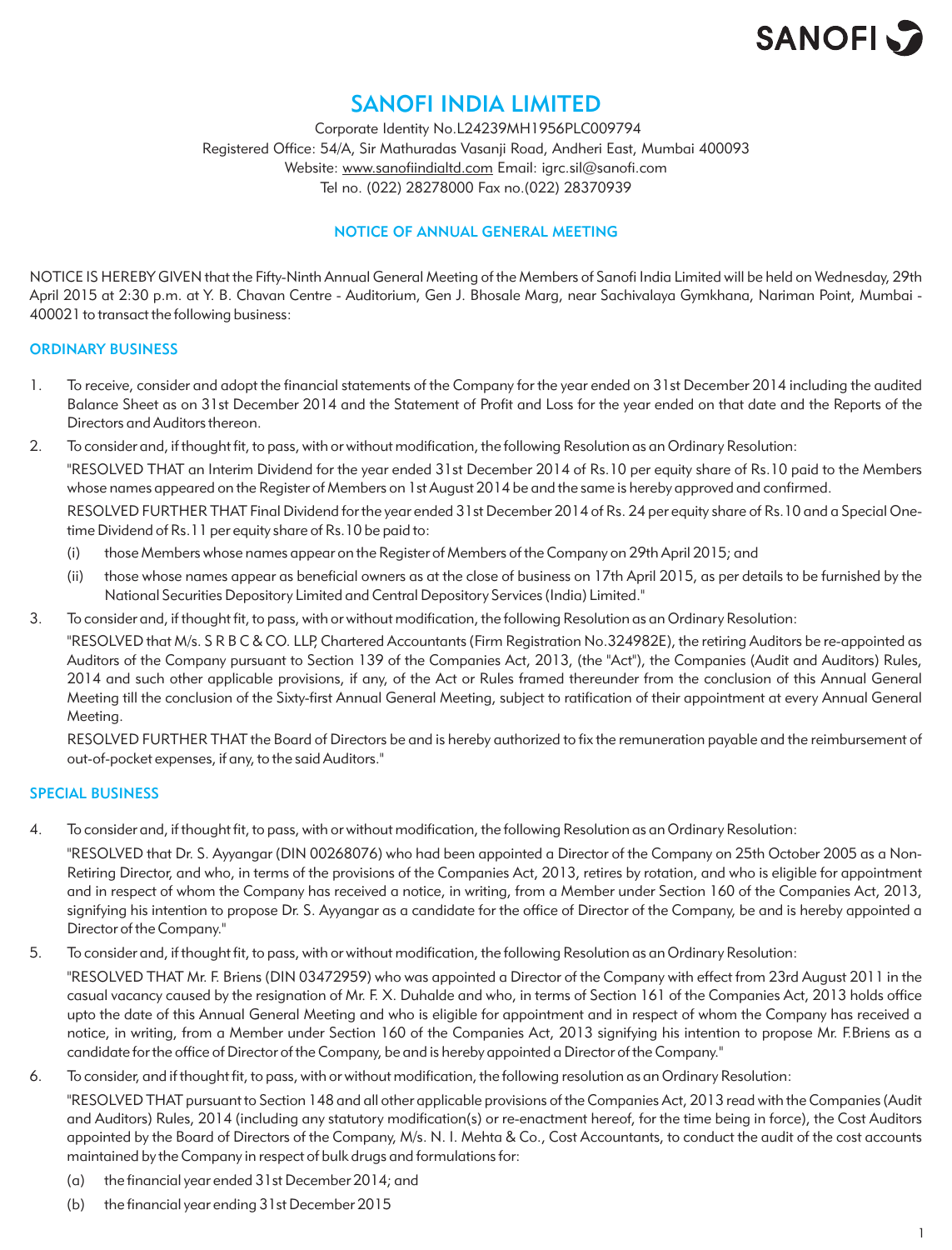be paid remuneration of Rs.3 lakhs and Rs.3.30 lakhs, respectively for the aforesaid financial years, plus service tax and out-of-pocket expenses in performance of their duties.

RESOLVED FURTHER THAT the Board of Directors be and is hereby authorised to do all such acts, deeds and things as may be necessary to give effect to this Resolution."

7. To consider and, if thought fit, to pass, with or without modification, the following resolution as a Special Resolution:

"RESOLVED THAT pursuant to Section 188 of the Companies Act, 2013 and the provisions of Clause 49 VII of the Listing Agreement (including any statutory modification(s) or re-enactment thereof, for the time being in force, approval of the Company be and is hereby accorded to the Board of Directors, entering into contracts / arrangements / transactions with sanofi-aventis Singapore Pte. Ltd., Singapore, a 'Related Party' as defined under Section 2 (76) of the Companies Act, 2013 and Clause 49 VII of the Listing Agreement for purchase, sale, transfer or receipt of products, goods, active pharmaceutical ingredients, materials, services or other obligations, if any, on such terms and conditions as may be mutually agreed upon between the Company and sanofi-aventis Singapore Pte. Ltd., for an amount not exceeding in aggregate Rs. 11,000 million (Rupees Eleven Thousand million only) in each financial year.

RESOLVED FURTHER THAT consent of the Company is accorded for ratification of the aforesaid related party transactions already entered into by the Company exceeding the threshold limits as specified in Rule 15 (3) of the Companies ( Meetings of Board and its Powers) Rules, 2014 and which are material in nature in terms of Clause 49 of the Listing Agreement.

RESOLVED FURTHER THAT the Board of Directors of the Company be and is hereby authorised to do or cause to be done all such acts, deeds and things , settle any queries, difficulties, doubts that may arise with regard to any transactions with the related party, finalise the terms and conditions as may be considered necessary, expedient or desirable and execute such agreements, documents and writings and to make such filings as may be necessary or desirable, in order to give effect to this Resolution in the best interest of the Company."

By Order of the Board

### K. SUBRAMANI COMPANY SECRETARY

Registered Office: 54/A, Sir Mathuradas Vasanji Road, Andheri East, Mumbai - 400093

Mumbai, 9th March 2015

### NOTES :

1. A MEMBER ENTITLED TO ATTEND AND VOTE AT THE ANNUAL GENERAL MEETING OF THE COMPANY IS ENTITLED TO APPOINT A PROXY TO ATTEND AND VOTE INSTEAD OF HIMSELF / HERSELF AND THE PROXY NEED NOT BE A MEMBER.

A person can act as proxy on behalf of Members not exceeding 50 (fifty) and holding in the aggregate not more than 10 (ten) percent of the total share capital of the Company carrying voting rights. A member holding more than 10 (ten) percent of the total share capital of the Company carrying voting rights may appoint a single person as Proxy and same person shall not act as Proxy for any other person or shareholder.

The instrument appointing the Proxy, duty completed and signed, must be deposited at the Registered Office of the Company not less than 48 hours before the commencement of the Meeting. A Proxy does not have the right to speak at the meeting and can vote only on a poll.

- 2. The Explanatory Statement pursuant to Section 102(1) of the Companies Act, 2013 with respect to the Special Business listed in item nos. 4 to 7 of the Notice is annexed hereto and forms part of this Notice.
- 3. The Register of Members of the Company shall remain closed from Saturday, 18th April 2015 to Wednesday, 29th April 2015 (both days inclusive).
- 4. (i) The Company has transferred all unclaimed dividends upto the financial year ended 31st March 1995 to the General Revenue Account of the Central Government as required under Section 205A of the Companies Act, 1956. Members who have not encashed their dividend warrants for the said years are requested to claim the amount from the Registrar of Companies, Maharashtra.
	- (ii) Pursuant to Section 205A and 205C of the Companies Act, 1956, unclaimed dividends upto the Interim Dividend for the year ended 31st December 2007 have been transferred to the Investor Education and Protection Fund (IEPF).

In terms of the Companies Act, any dividend remaining unclaimed for a period of seven years from the due date of transfer to the Unpaid Dividend account is required to be transferred to the IEPF.

Members shall not be able to claim any unpaid or unclaimed dividend from the IEPF or the Company thereafter.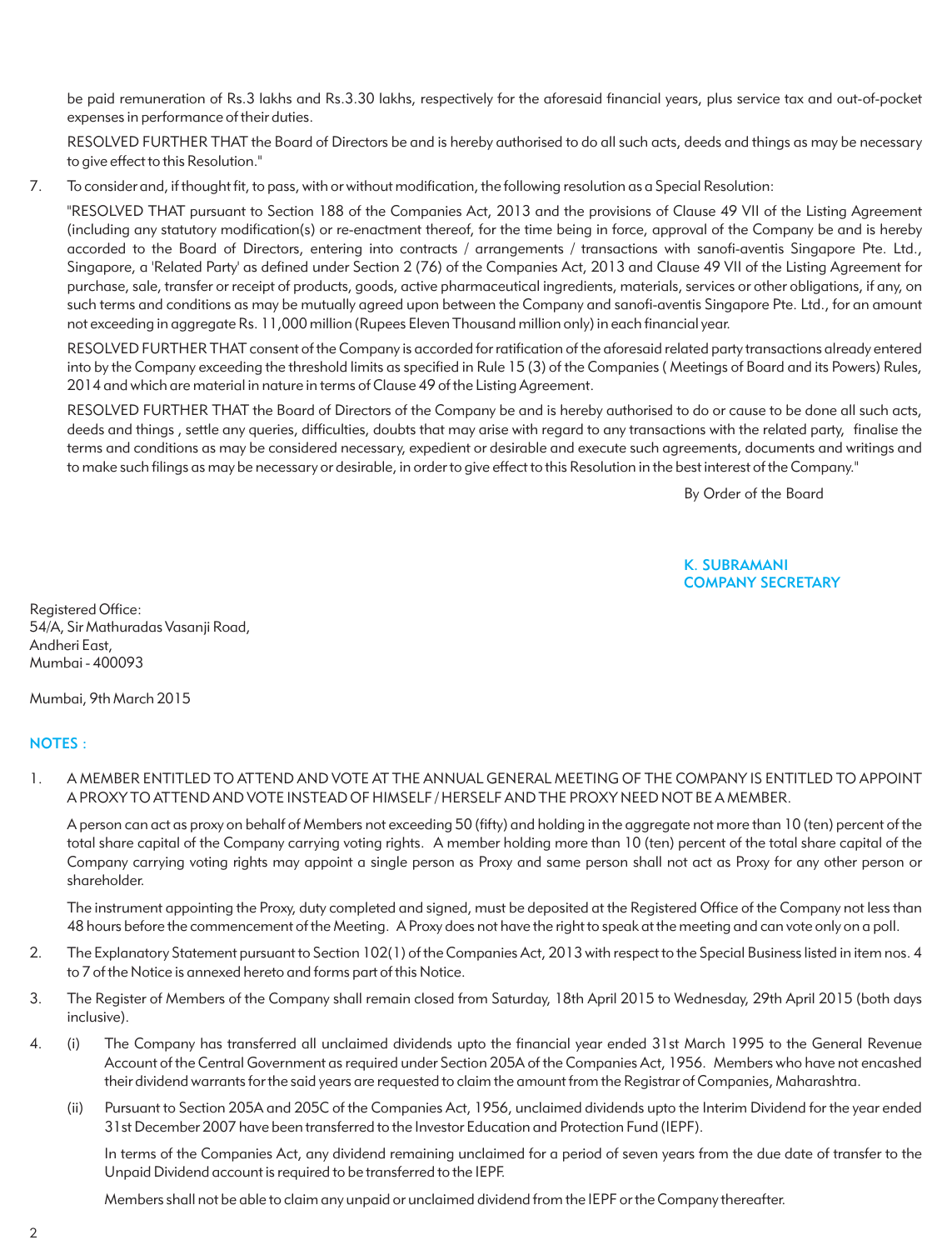Members who have not encashed their dividend warrants towards the Final Dividend for the year ended 31st December 2007 or thereafter are requested to write to Company's Registrars and Transfer Agents.

Members are requested to note that the Final Dividend for the year ended 31st December 2007 declared at the Annual General Meeting held in April 2008 is due to be transferred to the IEPF in May 2015.

- 5. Members seeking clarifications on the Annual Report are requested to send in written queries to the Company at least one week before the date of the Meeting. This would enable the Company to compile the information and provide replies in the meeting.
- 6. In compliance with the provisions of Section 108 of the Act read with Rule 20 of the Companies (Management & Administration) Rules, 2014, the Company is pleased to offer e-voting facility which will enable the Members to cast their votes electronically on all the resolutions set out in the Notice.

The Board of Directors has appointed Mr. S. N. Ananthasubramanian, a Practising Company Secretary (FCS 4206, CP 1774) as Scrutinizer for conducting the electronic voting process in a fair and transparent manner. The Scrutinizer shall submit his report, to the Chairman, on the votes cast in favour or against, if any, within a period of three working days from the date of conclusion of the e-voting period.

- 7. E-voting Facility:
	- (i) The e-voting period commences on Thursday, 23rd April 2015 (9 a.m.) and ends on Saturday, 25th April 2015 (5 p.m.). The e-voting module shall be disabled for voting thereafter.
	- (ii) The Company has engaged Central Depository Services (India) Limited ("CDSL") to offer e-voting facility to all its Members to enable them to cast their vote electronically. This notice is being sent to all the Members, whose names appear in the Register of Members / Records of Depositories as on the close of working hours on March 20, 2015 i.e. the cut-off date. Voting rights will be reckoned on the paid-up value of the shares registered in the name of the members as on the cut-off date. E-voting is optional for Members. The Notice of the Annual General Meeting is sent electronically to all the shareholders who have registered their email addresses with the Company / Depositories and to the other shareholders by Speed Post / Registered Post / Courier.
	- (iii) Members desiring to exercise their vote by using e-voting facility, should carefully follow the instructions given below.
		- (a) The shareholders should log on to the e-voting website: www.evotingindia.com
		- (b) Click on Shareholders Tab.
		- (c) Now enter your User ID
			- For CDSL: 16 digits beneficiary ID;
			- For NSDL: 8 Character DP ID followed by 8 Digits Client ID;
			- <sup>l</sup>Members holding shares in Physical Form should enter Folio Number registered with the Company.

Next enter the Image Verification as displayed and Click on Login

If you are holding shares in demat form and had logged on to www.evotingindia.com and have cast your vote earlier for EVSN of any company, then your existing password is to be used.

If you are a first time user, follow the steps given below and fill the appropriate boxes:

### For Members holding shares in Demat Form and Physical Form:

| PAN <sup>*</sup>       | Enter your 10 digit alpha-numeric *PAN issued by Income Tax Department (in capital)                                                                                                                                                                                                        |  |  |
|------------------------|--------------------------------------------------------------------------------------------------------------------------------------------------------------------------------------------------------------------------------------------------------------------------------------------|--|--|
|                        | (Applicable for both demat shareholders as well as physical shareholders)                                                                                                                                                                                                                  |  |  |
|                        | Members who have not updated their PAN with the Company/Depository<br>$\circ$<br>Participant are requested to use the first two letters of their name and the 8 digits of<br>the sequence number in the PAN field. The Sequence Number is printed on the<br>Attendance Slip.               |  |  |
|                        | In case the sequence number is less than 8 digits, enter the applicable number of 0's<br>$\circ$<br>before the number after the first two characters of the name in CAPITAL letters. Eq. If<br>your name is Ramesh Kumar with sequence number 1 then enter RA00000001 in the<br>PAN field. |  |  |
| <b>DOB</b>             | Enter the Date of Birth as recorded in your demat account or in the company records for the<br>said demat account or folio in dd/mm/yyyy format.                                                                                                                                           |  |  |
| Dividend Bank Details# | Enter the Dividend Bank Details as recorded in your demat account or in the company<br>records for the said demat account or folio.                                                                                                                                                        |  |  |
|                        | # Please enter the DOB or Dividend Bank Details in order to login. If the details are not<br>recorded with the depository or company, please enter the member id / folio number in the<br>Dividend Bank details field as mentioned in instruction (iii)(c).                                |  |  |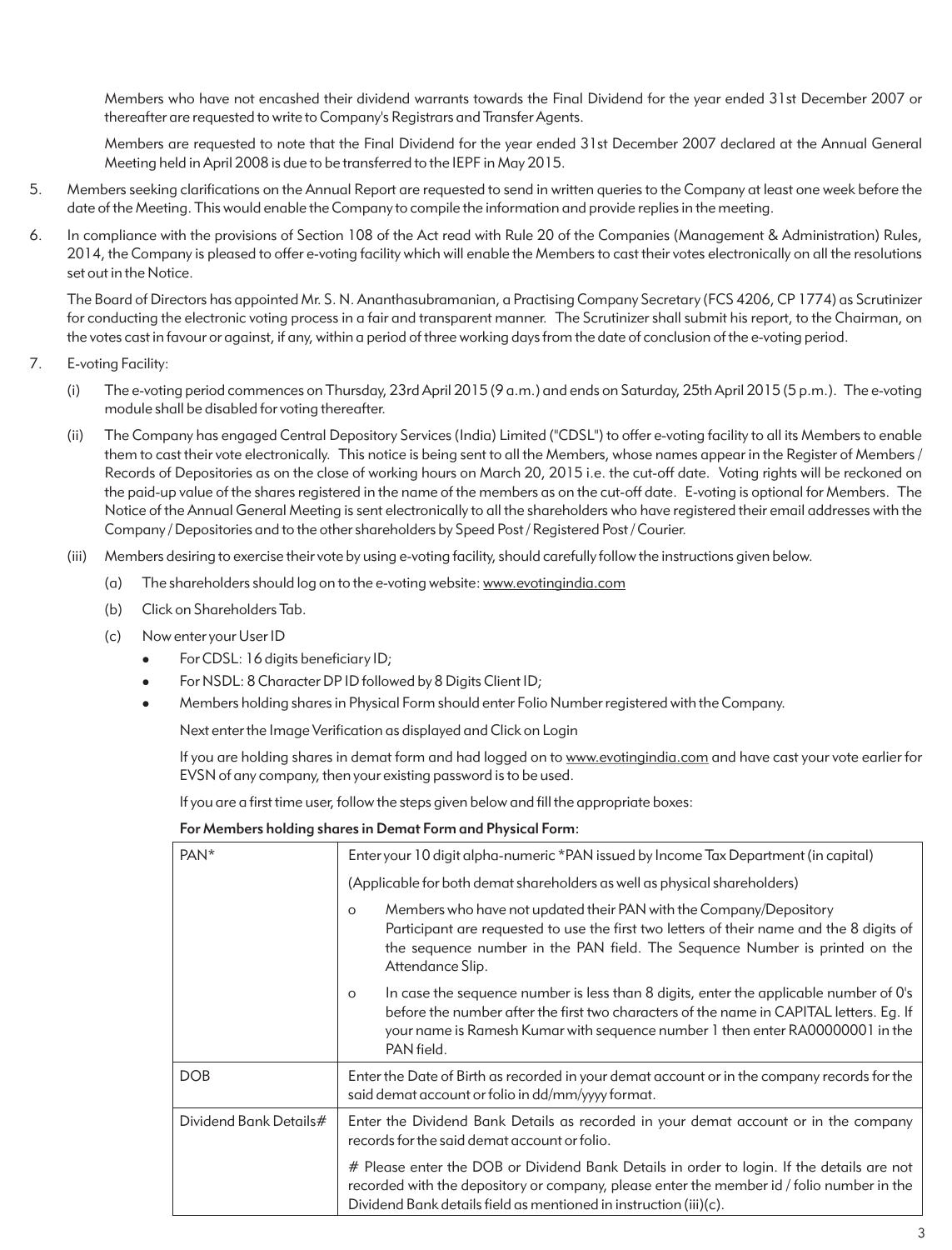- (e) After entering these details appropriately, click on "SUBMIT" tab.
- (f) Members holding shares in physical form will then directly reach the EVSN selection screen. However, members holding shares in demat form will now reach 'Password Creation' menu wherein they are required to mandatorily enter their login password in the new password field. Kindly note that this password is to be also used by the demat holders for voting for resolutions of any other company on which they are eligible to vote, provided that company opts for e-voting through CDSL platform. It is strongly recommended not to share your password with any other person and take utmost care to keep your password confidential.
- (g) For Members holding shares in physical form, the details can be used only for e-voting on the resolutions contained in this Notice.
- (h) Click on the relevant EVSN for Sanofi India Limited on which you choose to vote.
- (i) On the voting page, you will see "RESOLUTION DESCRIPTION" and against the same the option "YES/NO" for voting. Select the option YES or NO as desired. The option YES implies that you assent to the Resolution and option NO implies that you dissent to the Resolution.
- (j) Click on the "RESOLUTIONS FILE LINK" if you wish to view the entire Resolution details.
- (k) After selecting the resolution you have decided to vote on, click on "SUBMIT". A confirmation box will be displayed. If you wish to confirm your vote, click on "OK", else to change your vote, click on "CANCEL" and accordingly modify your vote.
- (l) Once you "CONFIRM" your vote on the resolution, you will not be allowed to modify your vote.
- (m) You can also take out print of the voting done by you by clicking on "Click here to print" option on the Voting page.
- (n) If Demat account holder has forgotten the changed password then Enter the User ID and the image verification code and click on Forgot Password & enter the details as prompted by the system.
- (o) Note for Non Individual Shareholders and Custodians:
	- <sup>l</sup>Non-Individual shareholders (i.e. other than Individuals, HUF, NRI, etc.) and Custodian are required to log on to www.evotingindia.com and register themselves as Corporates.
	- A scanned copy of the Registration Form bearing the stamp and signature of the entity should be emailed to helpdesk.evoting@cdslindia.com.
	- <sup>l</sup>After receiving the login details a compliance user should be created using the admin login and password. The Compliance user would be able to link the account(s) for which they wish to vote on.
	- The list of accounts should be mailed to helpdesk.evoting@cdslindia.com and on approval of the accounts they would be able to cast their vote.
	- <sup>l</sup>A scanned copy of the Board Resolution and Power of Attorney (POA) which they have issued in favour of the Custodian, if any, should be uploaded in PDF format in the system for the scrutinizer to verify the same.
- 8. Pursuant to Section 107 of the Act read with Rule 20 of the Companies (Management and Administration) Rules, 2014, there will not be voting by show of hands on any of the agenda items at the Meeting and poll will be conducted in lieu thereof.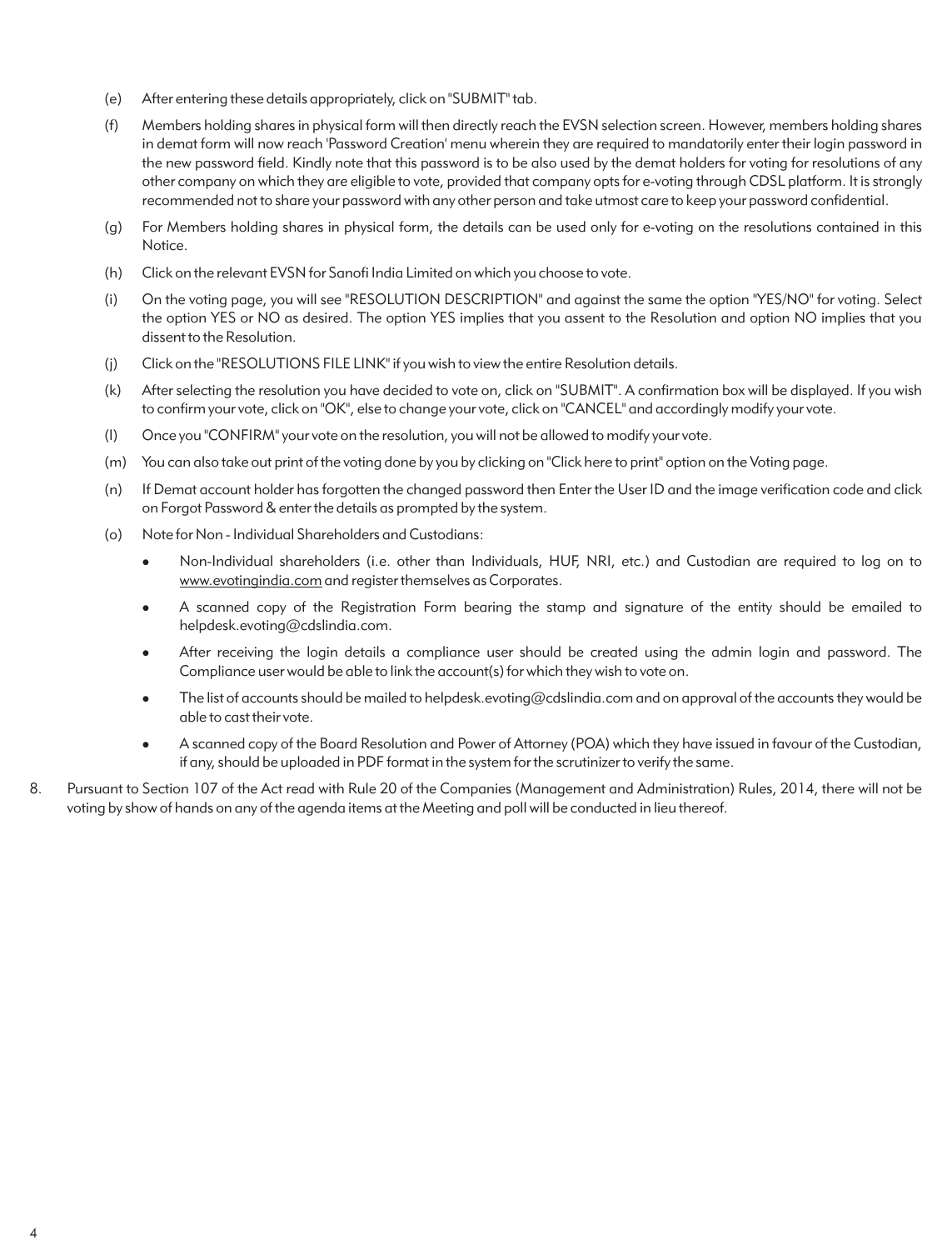# PROFILE OF DIRECTORS BEING APPOINTED

As required by Clause 49 of the Listing Agreement, the particulars of Directors who are proposed to be appointed are given below.

| 1. | Name           | ÷                    | Dr. Shailesh Ayyangar                                                                                                                                                                                                                                                                                                                                                                                                                                                                                             |                          |  |
|----|----------------|----------------------|-------------------------------------------------------------------------------------------------------------------------------------------------------------------------------------------------------------------------------------------------------------------------------------------------------------------------------------------------------------------------------------------------------------------------------------------------------------------------------------------------------------------|--------------------------|--|
|    | Age            | $\ddot{\phantom{a}}$ | 60 years                                                                                                                                                                                                                                                                                                                                                                                                                                                                                                          |                          |  |
|    | Qualification  | ÷                    | Doctor of Veterinary Medicine and MBA from the Indian Institute of Management, Ahmedabad.                                                                                                                                                                                                                                                                                                                                                                                                                         |                          |  |
|    | Experience     | $\ddot{\phantom{a}}$ | Dr. Ayyangar held senior Sales and Marketing positions in Smithkline Beecham Pharmaceuticals and<br>Glaxosmithkline in India and Great Britain. He was also a Wholetime Director of Smithkline Beecham<br>Pharmaceuticals before its merger with Glaxo. He was Head of a business unit in Smithkline Beecham UK for over<br>4 years.                                                                                                                                                                              |                          |  |
|    |                |                      | Dr. Ayyangar became a Non-Retiring Director of the Company from 25th October 2005. He was designated by the<br>Board of Directors as the Managing Director for a period of five years from the said date.                                                                                                                                                                                                                                                                                                         |                          |  |
|    |                |                      | The Members of the Company had, by a resolution passed at the Annual General Meeting held on 26th April 2011,<br>approved his re-appointment as Managing Director for a further period of five years from 25th October 2010.                                                                                                                                                                                                                                                                                      |                          |  |
|    |                |                      | He is a member of the Corporate Social Responsibility Committee of the Company.                                                                                                                                                                                                                                                                                                                                                                                                                                   |                          |  |
|    |                |                      | Other Directorships (as on 20th February 2015)                                                                                                                                                                                                                                                                                                                                                                                                                                                                    |                          |  |
|    |                |                      | Name of the company                                                                                                                                                                                                                                                                                                                                                                                                                                                                                               | Position held            |  |
|    |                |                      | Sanofi-Synthelabo (India) Limited                                                                                                                                                                                                                                                                                                                                                                                                                                                                                 | <b>Managing Director</b> |  |
|    |                |                      | Merial India Private Limited                                                                                                                                                                                                                                                                                                                                                                                                                                                                                      | Director                 |  |
|    |                |                      | Apollo Sugar Clinics Limited                                                                                                                                                                                                                                                                                                                                                                                                                                                                                      | Director                 |  |
|    |                |                      | Sanofi Lanka Limited                                                                                                                                                                                                                                                                                                                                                                                                                                                                                              | Director                 |  |
|    |                |                      | Organisation of Pharmaceutical Producers of India                                                                                                                                                                                                                                                                                                                                                                                                                                                                 | President                |  |
|    |                |                      | <b>Membership of Committees</b>                                                                                                                                                                                                                                                                                                                                                                                                                                                                                   |                          |  |
|    |                |                      | Name of the company                                                                                                                                                                                                                                                                                                                                                                                                                                                                                               | Member of Committee      |  |
|    |                |                      | Sanofi-Synthelabo (India) Limited                                                                                                                                                                                                                                                                                                                                                                                                                                                                                 | <b>Audit Committee</b>   |  |
|    |                |                      | Dr. Ayyangar does not hold any shares in the Company.                                                                                                                                                                                                                                                                                                                                                                                                                                                             |                          |  |
| 2. | Name           | ÷                    | Mr. F. Briens                                                                                                                                                                                                                                                                                                                                                                                                                                                                                                     |                          |  |
|    | Age            |                      | 55 years                                                                                                                                                                                                                                                                                                                                                                                                                                                                                                          |                          |  |
|    | Qualifications | $\ddot{\cdot}$       | Master in Economic Sciences, Graduate of Institute Superieur de Gestion (Paris)<br>Master in Business Administration (University of San Francisco)                                                                                                                                                                                                                                                                                                                                                                |                          |  |
|    | Experience     | ÷                    | Mr. Briens joined in the Sanofi Group in March 1988 as an Internal Auditor. Since then, he served in a variety of<br>positions including Director of Controlling in the USA and CFO Interlatina Zone in Panama.<br>After the merger with Synthelabo, he was nominated Deputy Director in the Audit department and then CFO for<br>the Latin America Region.<br>In January 2000, he was appointed to his current position as Vice-President, Chief Financial Officer for the<br>Intercontinental Region of Sanofi. |                          |  |
|    |                |                      |                                                                                                                                                                                                                                                                                                                                                                                                                                                                                                                   |                          |  |
|    |                |                      |                                                                                                                                                                                                                                                                                                                                                                                                                                                                                                                   |                          |  |
|    |                |                      | He was appointed a Director of the Company from 23rd August 2011.                                                                                                                                                                                                                                                                                                                                                                                                                                                 |                          |  |
|    |                |                      | Mr. Briens does not hold any shares in the Company.                                                                                                                                                                                                                                                                                                                                                                                                                                                               |                          |  |

5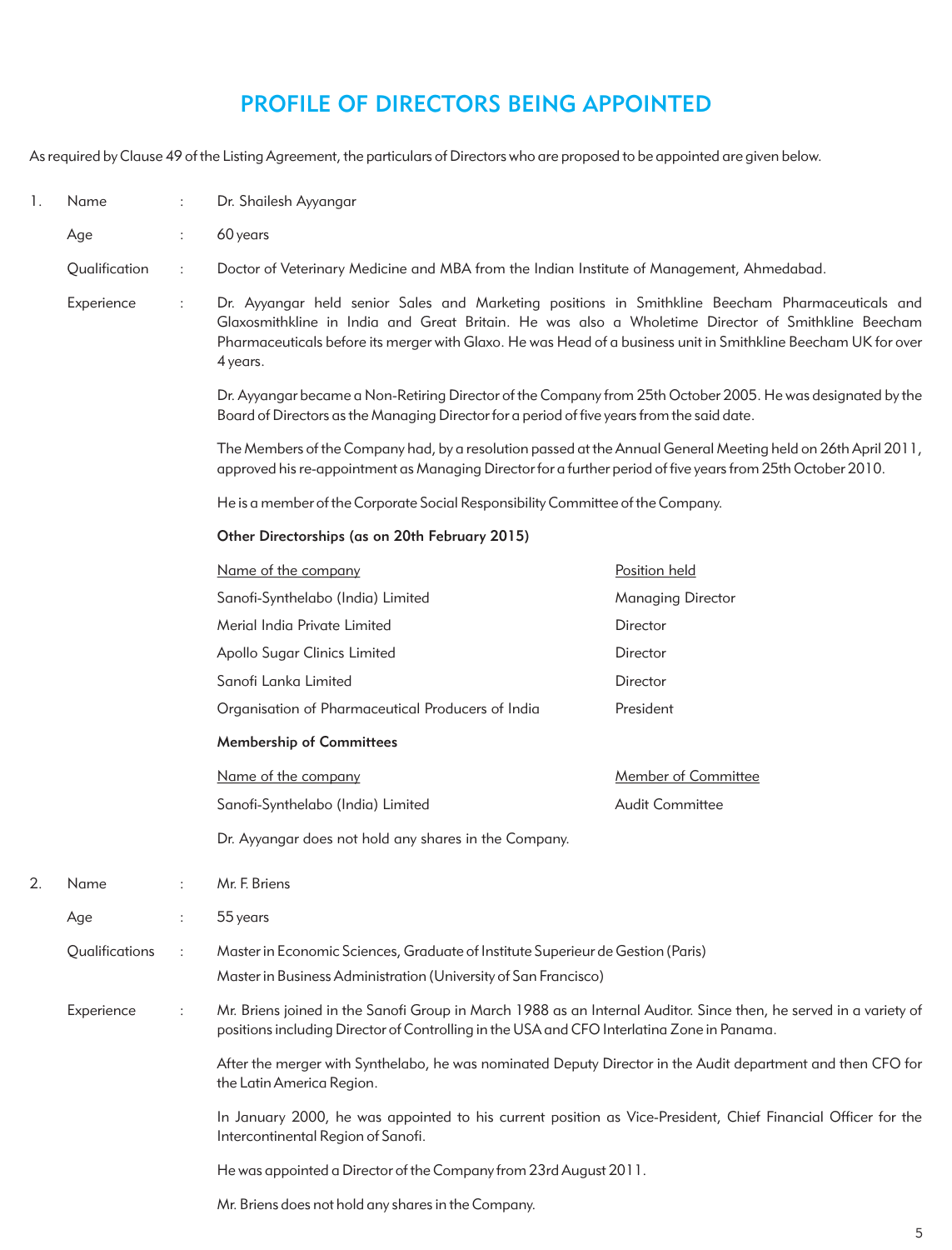### Other Directorships as on 20th February 2015

| Name of the company               | Position held          |
|-----------------------------------|------------------------|
| Sanofi-Synthelabo (India) Limited | Director               |
| Sanofi Lanka Limited              | Director               |
| Sanofi - Aventis Gulf FZE         | Director               |
| Sanofi - Aventis Pakistan Limited | Director               |
| Zao Aventis Pharma                | Director               |
| Winthrop Ilac AS                  | Director               |
| <b>Membership of Committees</b>   |                        |
| Name of the company               | Member of Committee    |
| Sanofi-Synthelabo (India) Limited | <b>Audit Committee</b> |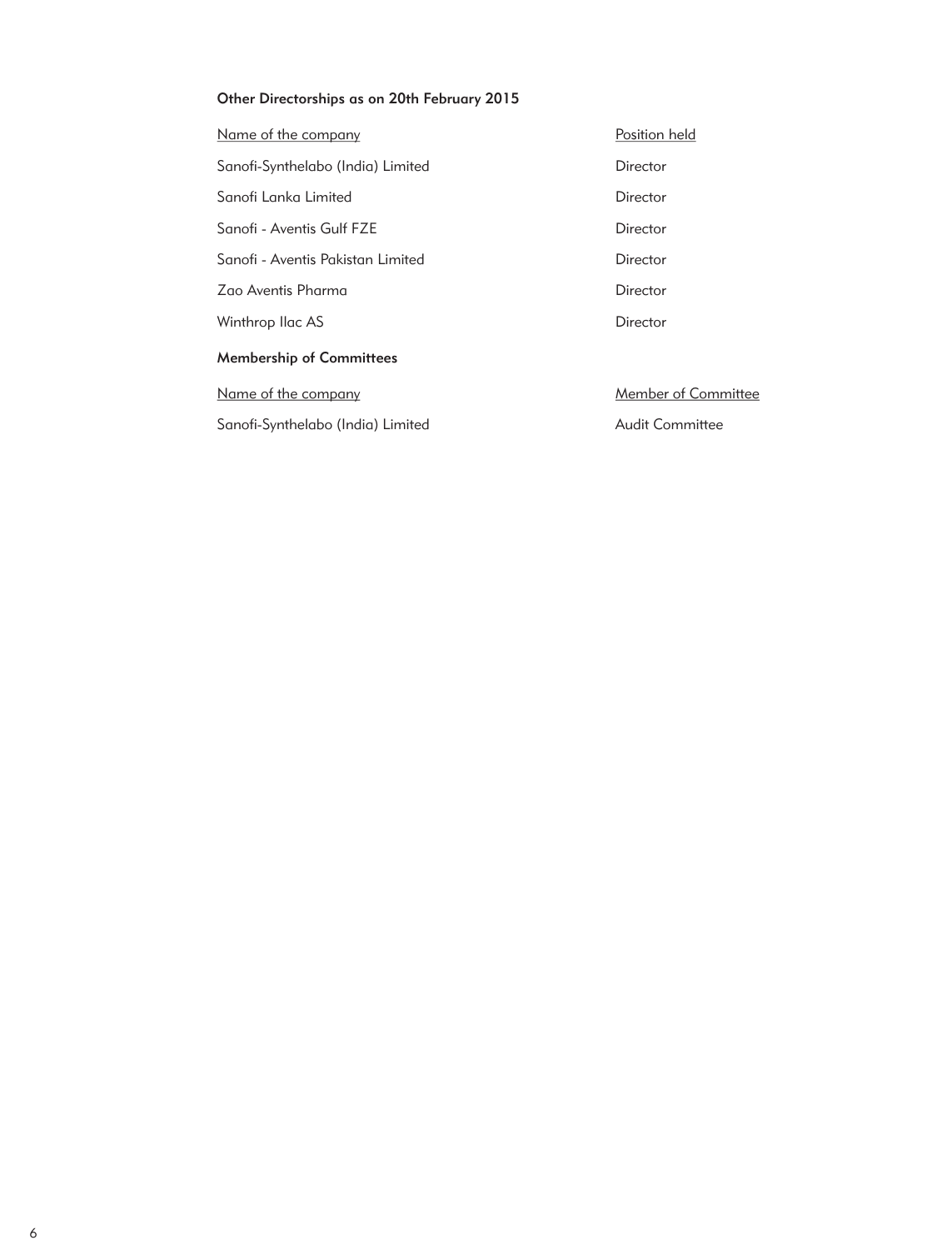# EXPLANATORY STATEMENT

The following Explanatory Statement pursuant to Section 102 (1) of the Companies Act, 2013 sets out all material facts relating to the business mentioned in item nos. 4 to 7 in the accompanying Notice of the Annual General Meeting.

### 1. Item No. 4

Dr. S. Ayyangar was appointed a Non-Retiring Director of the Company on 25th October 2005. The Board of Directors designated him as the Managing Director for a period of five years from the said date.

The Members of the Company had, by a resolution passed at the Annual General Meeting held on 26th April 2011, approved his reappointment as Managing Director for a further period of five years from 25th October 2010.

In view of the provisions of the Companies Act, 2013 which stipulate that the Independent Directors shall not be liable to retire by rotation and that two thirds of the remaining Directors shall be subject to retirement by rotation, Dr. S. Ayyangar, having been longest in office, is liable to retire at this Annual General Meeting and is eligible for election. A notice, in writing, under Section 160 of the Companies Act, 2013 has been received from a Member of the Company signifying his intention to propose Dr. Ayyangar as a candidate for the office of Director.

The Directors are of the opinion that Dr. Ayyangar's knowledge and experience will be of benefit to the Company.

The Board of Directors, therefore, recommends that the Resolution set out at item no. 4 of the Notice convening the meeting be approved and passed.

No Director, Key Managerial Personnel or their relatives, except Dr. S. Ayyangar to whom this resolution relates is interested or concerned in the resolution set out at item no. 4 of the Notice.

### 2. Item No. 5

Mr. F. Briens was appointed a Director of the Company with effect from 23rd August 2011 in the casual vacancy caused by the resignation of Mr. F. X. Duhalde. He holds office upto the date of this Annual General Meeting and is eligible for election.

A notice, in writing, under Section 160 of the Companies Act, 2013 has been received from a Member of the Company signifying his intention to propose Mr. F. Briens as a candidate for the office of Director.

Mr. Briens is presently Vice-President Chief Financial Officer of the Intercontinental region of Sanofi. He has wide ranging experience in the pharmaceutical industry.

The Directors are of the opinion that his knowledge and experience will be of benefit to the Company.

The Board of Directors, therefore, recommends that the Resolution set out at item no. 5 of the Notice convening the meeting be approved and passed.

No Director, Key Managerial Personnel or their relatives, except Mr. Briens to whom this resolution relates is interested or concerned in the resolution set out at item no. 5 of the Notice.

#### 3. Item No. 6

The Board, on the recommendation of the Audit Committee, has approved the appointment of M/s. N. I. Mehta & Co. Cost Accountants, as Cost Auditors to conduct the audit of the cost accounts maintained by the Company in respect of bulk drugs and formulations for the financial year ended 31st December 2014 and the financial year ending 31st December 2015.

In accordance with the provisions of Section 148 of the Companies Act, 2013 read with the Companies (Audit and Auditors) Rules, 2014, the remuneration payable to the Cost Auditors has to be ratified by the Members of the Company. Accordingly, consent of the Members is sought for passing an Ordinary Resolution as set out at item no. 6 of the Notice for ratification of the remuneration payable to the Cost Auditors for the financial year ended 31st December 2014 and financial year ending 31st December 2015.

The Board recommends the approval of the remuneration payable to M/s. N. I. Mehta & Co., Cost Accountants for conducting the cost audit and passing of the resolution set out at item no. 6 of the Notice.

None of the Directors or Key Managerial Personnel or their relatives are in any way concerned or interested in the passing of the resolution.

### 4. Item No. 7

The Company is *inter alia*, engaged in the business of manufacturing, marketing, trading, import and export of pharmaceutical products. The Company in the ordinary course of its business, imports various products and active pharmaceutical ingredients from / and also exports its products to sanofi-aventis Singapore Pte. Ltd., Singapore.

sanofi-aventis Singapore Pte. Ltd. is a 'Related Party' within the meaning Section 2 (76) of the Companies Act, 2013 and Clause 49 VII of the Listing Agreement.